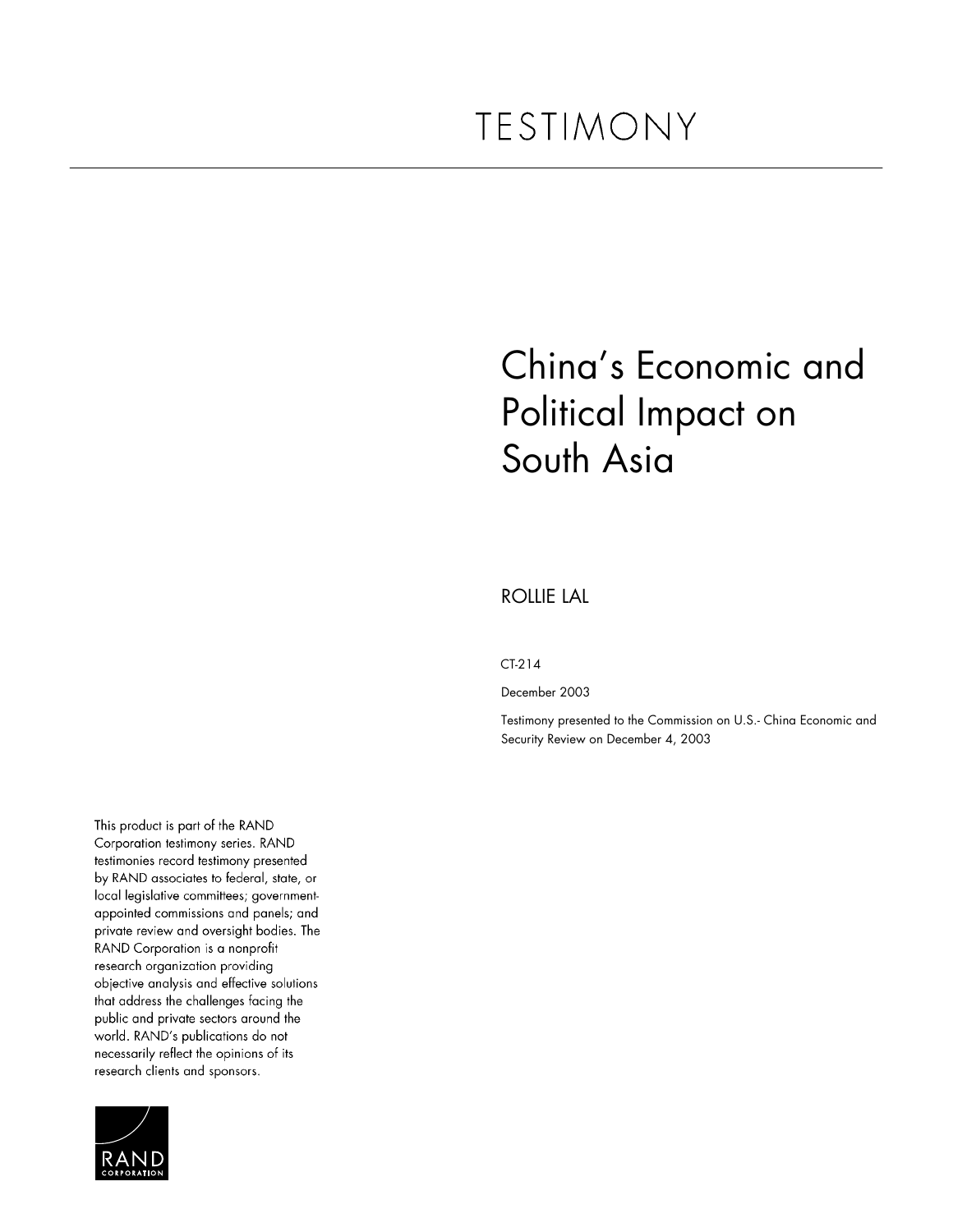Published 2003 by the RAND Corporation 1700 Main Street, P.O. Box 2138, Santa Monica, CA 90407-2138 1200 South Hayes Street, Arlington, VA 22202-5050 201 North Craig Street, Suite 202, Pittsburgh, PA 15213-1516 RAND URL: http://www.rand.org/ To order RAND documents or to obtain additional information, contact Distribution Services: Telephone: (310) 451-7002; Fax: (310) 451-6915; Email: order@rand.org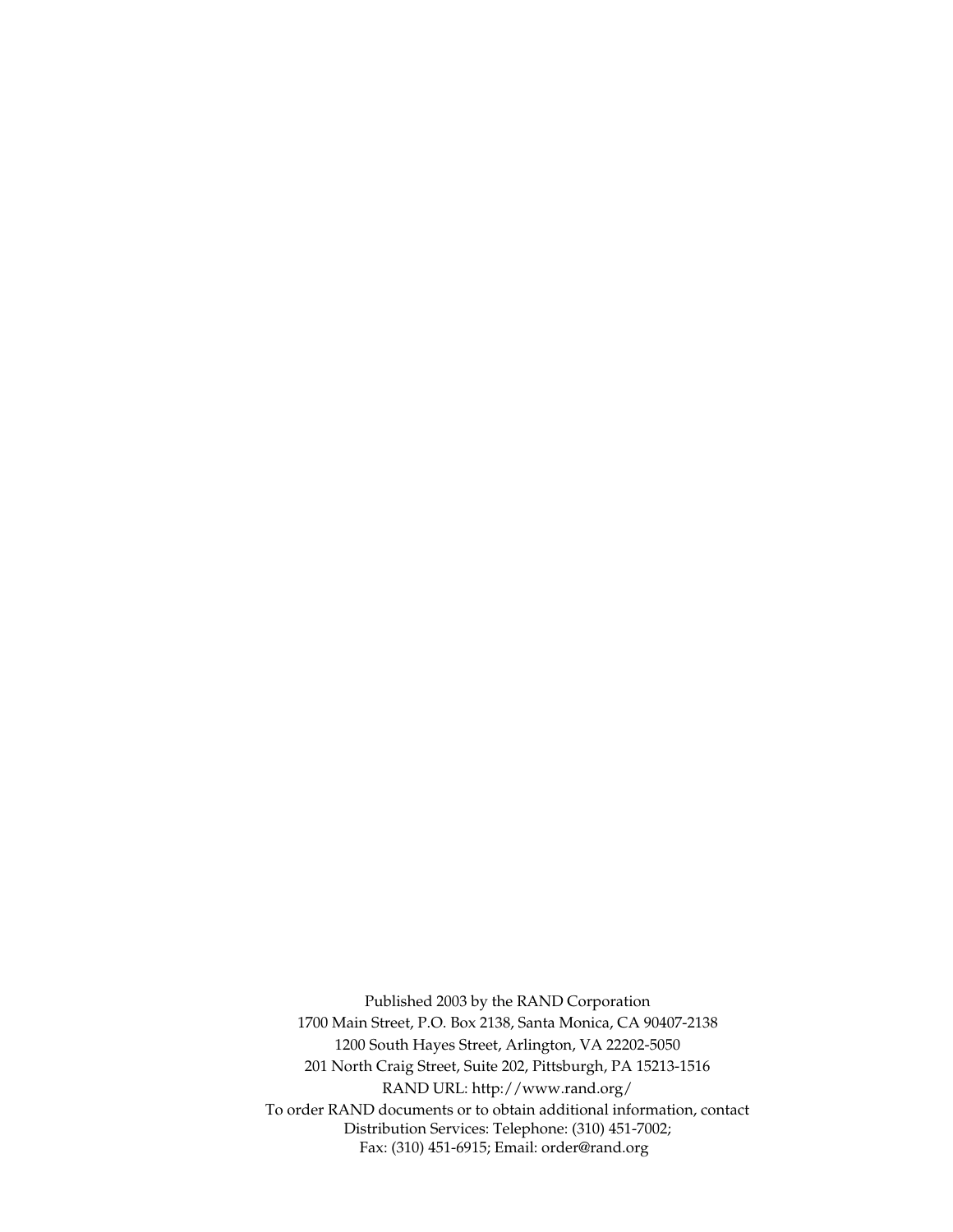# Dr. Rollie Lal<sup>1</sup>

China's Economic and Political Impact on South Asia Before the Commission on U.S.-China Economic and Security Review China's Growth as a Regional Economic Power: Impacts and Implications December 4, 2003

Thank you Madame Chairman and Commissioners for the opportunity to speak before the commission today. After decades of tensions, India and China are moving closer in a shift that is affecting the strategic realities of Asia. A recent visit to Beijing by Indian Prime Minister Vajpayee has produced a promising set of agreements to help settle the long-standing border dispute, increase trade, and decrease mutual distrust. A critical factor in drawing the two countries together has been their growing economies. However, while the probability of military conflict is increasingly low, bilateral economic competition could be the source of possible friction in the relationship.

### Implications of China's Economic Power

China's economic growth and liberalization has affected India in significant ways. China set a positive example for India in the 1980s by liberalizing its economic system and transforming China into an economic success story. However, the lessons of China's modernizations were implemented by its neighbor a decade later, after an economic crisis forced India to reform its bureaucratic economic system. China's economic growth and wealth has also decreased the incentives for it to engage in conflict with its neighbors, increasing its initiatives to make peace with India. Similarly, India's liberalization and growth has led its leaders to accept the same conclusion.

China and India are currently addressing their challenges with very similar programs that are meant to propel their economies and strengthen their militaries. Both countries face the threat of growing income disparity, ethnic unrest, and separatism and both China and India are focused on modernizing and developing their economies to integrate more closely with the rest of the world. Minor

<span id="page-2-0"></span> $1$  The opinions and conclusions expressed in this testimony are the author's alone and should not be interpreted as representing those of RAND or any of the sponsors of its research.

This product is part of the RAND Corporation testimony series. RAND testimonies record testimony presented by RAND committees; government-appointed commissions and panels; and private review and oversight bodies. The RAND Corporation is a nonprofit research organization providing objective analysis and effective solutions that address the challenges facing the public and private sectors around the world. RAND's publications do not necessarily reflect the opinions of its research clients and sponsors.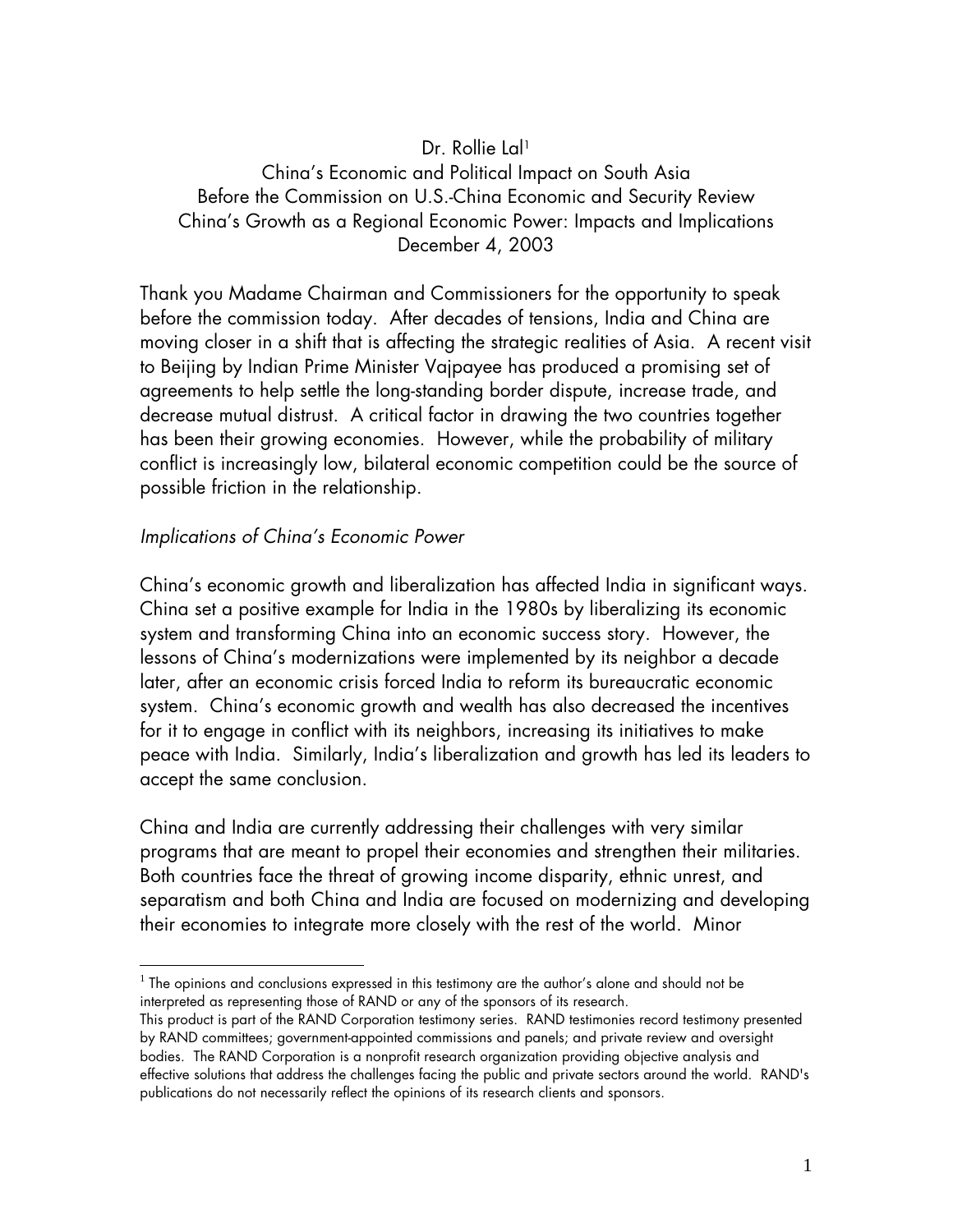disputes over territory do not further this agenda well. For China, high tensions with Taiwan provide a good reason to resolve old quarrels with India. In addition, China has concerns with internal security. Separatist movements in Xinjiang and Tibet continue to absorb much of its attention, and reflect problems that China is facing regarding its ethnic composition. Rising unrest from unemployment and gaping inequalities in income distribution between regions are exacerbating these ethnic divides. Securing its external borders and relations with neighboring countries allows China to focus on these growing internal problems.

Indian policy makers are more confident than their Chinese counterparts regarding their ability to deal effectively with domestic ethnic and economic forces. In fact, they overwhelmingly state in interviews that the unity of the Indian state does not hinge upon keeping Kashmir, whereas in the view of most Chinese policy makers, a separation from Taiwan could mean the end of China as we know it.

Rather than worrying about the country disintegrating, India is trying to refocus its national efforts on economic growth in order to match China's success. Indian growth rates have averaged 6% in the past decade, but growth needs to be even faster to eradicate poverty and raise living standards. Conflict and tensions with neighboring China and Pakistan have posed a large economic hurdle for India in the past, impeding foreign investment and absorbing critical budgetary resources. Moves by Vajpayee's government to foster ties with Pakistan complement the recent initiatives in China, and could eventually lead to a significant demilitarization of India's northern borders.

A breakthrough in relations with China is also likely to mean a tremendous growth in trade between the two countries in coming years. Whereas a decade ago, trade volume was a paltry \$300 million per year, it has now increased to \$5 billion, and growing. Trade estimates for 2004-2005 are closer to \$7 billion, and trade is expected to reach \$10 billion by 2005-2006. These changes mean a boost to the Indian economy, and greater interdependence between the two economies.

Of course, the field for competition has also shifted to economic interests. India eyes with envy China's rapid growth rates and competitiveness in the consumer goods sector. For years, Indians were worried that cheap Chinese goods were flooding the Indian market and threatening domestic manufacturing. In the past few years, however, businesses are looking to China more as a model for attracting foreign investment. The difference in FDI to the two countries is stark, China drew an estimated \$52.7 billion in FDI in 2002, whereas India attracted only \$5.5 billion. Indian businesses realize that much effort is needed to match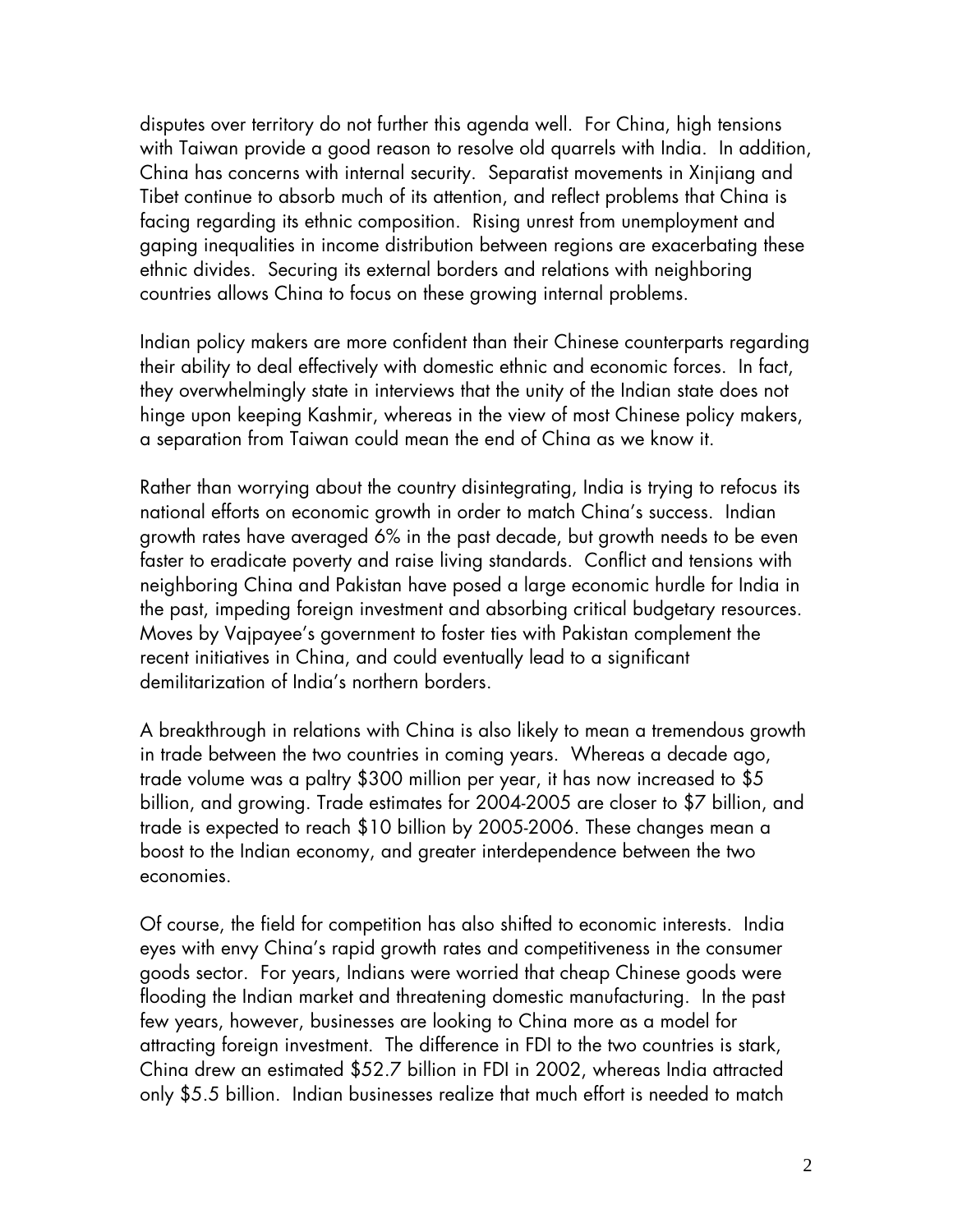China's performance in this arena, including added attention to education, infrastructure, and less bureaucratic entry and exit procedures for businesses.

China, for its part, is hoping to emulate India's success in the information technology arena. In China, recent media reports indicate that concerns are rising regarding India's increasing competitiveness in microchip manufacturing. Chinese analysts argue that because India's salaries are lower, costs are cheaper, thereby making Indian products more competitive. Language is also a factor in China's concerns. Businesses in China fear that U.S. businesses will prefer Indian products because of the Indian facility with English relative to their Chinese counterparts. In a strange turn of events, the Chinese population is now asking whether their market is likely to be flooded with cheap Indian goods. With common strengths and export markets, trade competition is inevitable. But competition on economic terms is beneficial for both countries.

# Security Relations

Both countries fought a border war in 1962, leaving a sense of suspicion and tension between the two countries in the following years. Diplomatic relations were reinstated in 1976, but both sides have retained thousands of troops along their disputed borders for years. Complicating matters further, India's 1998 nuclear tests were initially interpreted as a hostile maneuver aimed at China. The situation was exacerbated by the Indian Defense Minister's statement claiming that China was India's main threat. Since then, both countries have slowly come to the understanding that their national interests can be compatible. When asked, leading officials and scholars in both countries state that remaining disputes on borders are not worth a war. As the populations of these two countries comprise a total of a third of the world, this is no small achievement. Furthermore, India's decision to formally accept Tibet as a part of China, and China's decision to show flexibility on the issue of Sikkim in recent discussions has helped to ameliorate relations.

The U.S. role in Asia is undoubtedly a significant factor in China's strategic calculus with regard to India. Calls within the U.S. to work with India to contain China have provided Chinese strategists with a reason to warm relations with India. A closer relationship with India is beneficial to China in that it precludes the U.S. from being able to co-opt India into a containment strategy, whereas the existence of tensions between China and India would provide an ideal opportunity for both the U.S. and India to work together in containment.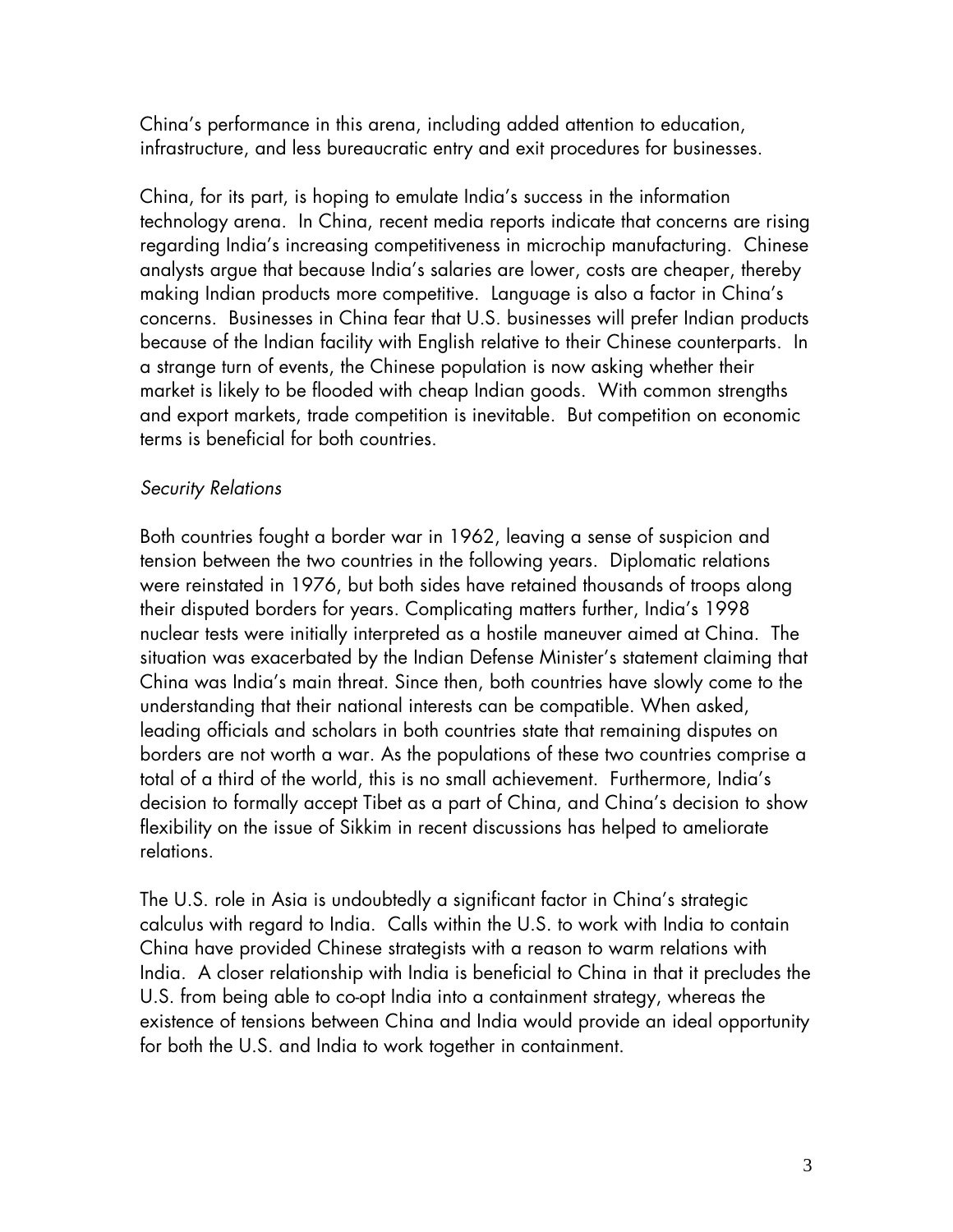China and India's growing economies and trade ties have also had considerable influence on improving their security relationship. Both countries have come to the understanding that economic cooperation is the key to the future, and closer diplomatic and security relations must follow.

The shift in relations has been manifested most recently in the first bilateral military exercises between China and India that took place in November 2003. Both countries engaged in a joint naval search and rescue exercise off the coast of Shanghai, a significant move in their relationship, though limited in its military significance. Working together in the military arena will undoubtedly decrease the possibility of miscommunication and misunderstanding, making conflict less and less probable. The joint exercises also serve as confidence building measures between the two countries militaries. However, the exercises do not mark the beginning of a security alliance by any means. China and India will take time in deepening their security ties. Trust will need to be built through expanding economic interdependence, political agreements, and further military cooperation to create a mature and stable relationship.

# China and Pakistan

China's relationship with Pakistan has also been shifting in recent years. During the Cold War and the 1990s, China maintained a close relationship with Pakistan, to India's disadvantage. China's military assistance, including the possible transfer of nuclear and missile technology, to Pakistan has been a persistent irritant in Sino-Indian relations. However, China has in recent years emphasized its intent to pursue a balanced foreign policy towards India and Pakistan, a change from the past policy that was markedly in Pakistan's favor. This shift is likely a result of India's growing significance as an economic and military power in Asia. However, other issues are increasingly affecting China's relations with Pakistan. Revelations of Pakistan's transfer of nuclear technology to North Korea have placed China in a difficult position vis-a-vis the international community and North Korea. China finds that it must now scramble to defuse the situation in Northeast Asia created by North Korea's nuclearization. In addition, whereas Pakistan's support for fundamentalist groups was previously not a priority to China, reports now indicate that the numbers of Uighur separatists trained by Pakistan has created problems for China in Xinjiang. As a result, the issue has become a liability for Pakistan in the bilateral relationship. Nonetheless, the strong historical relationship between the two countries is unlikely to disappear. Military cooperation continues, and China may want to maintain close ties with Pakistan as a hedge against being surrounded by a hostile U.S., Japan, and India